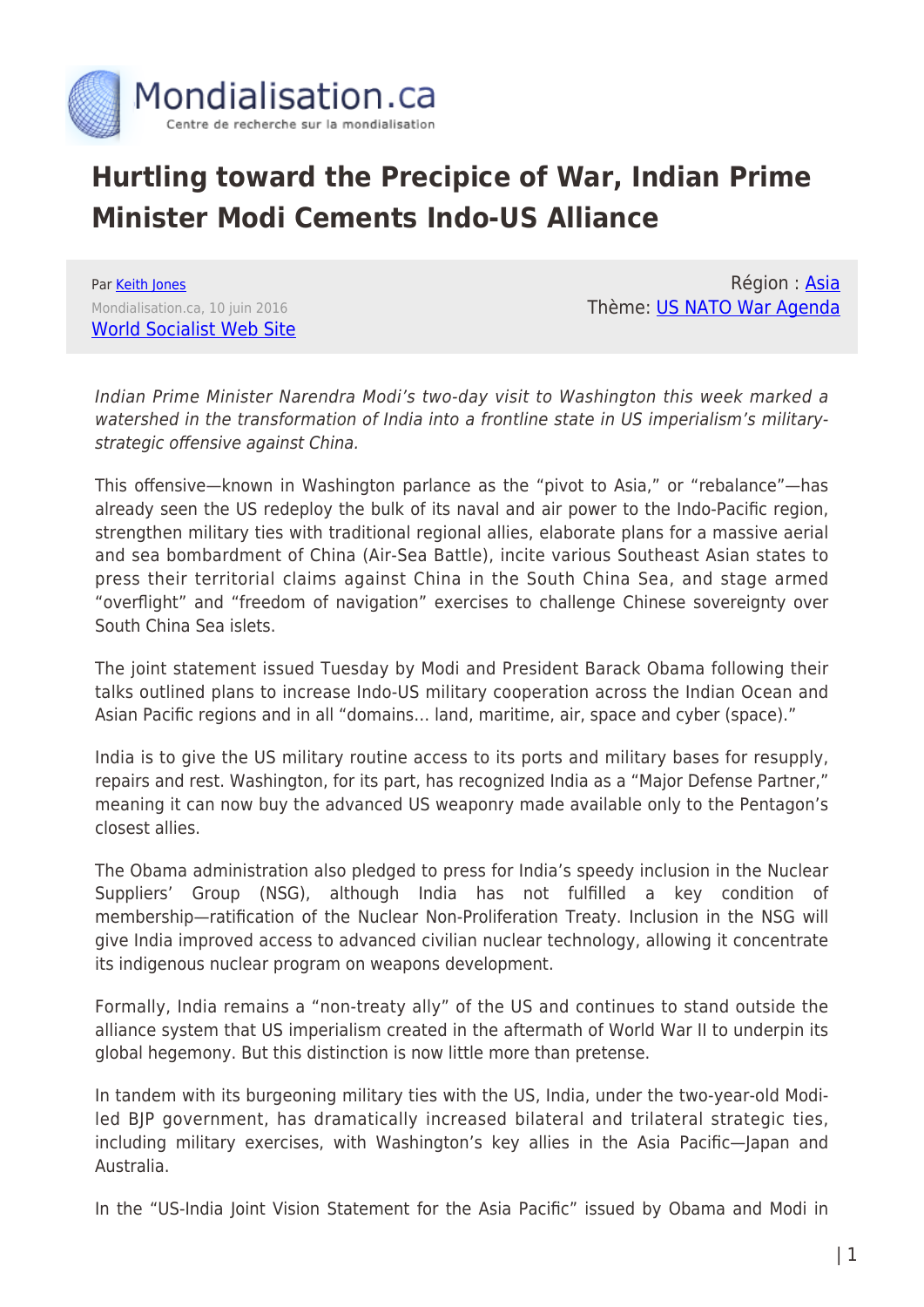January 2015, India effectively announced a partnership with the US in East Asia, with Washington's anti-China "rebalance" and India's "Act East" policy proclaimed to be mutually reinforcing. Since then, New Delhi has faithfully parroted the US line on the ever more explosive South China Sea dispute and aggressively asserted a strategic interest in the South China Sea. In mid-May, four Indian warships sailed into the South China Sea on the first leg of a two-and-a-half-month tour of the Eastern Pacific, which will include a joint exercise with the American and Japanese navies near islets (Diaouyu or Senkou) held by Japan but claimed by China.

To emphasize the bipartisan support in the US for the Indo-American alliance, Modi, who until two years ago was barred from the US due to his role in the 2002 anti-Muslim Gujarat pogrom, was invited to address a joint session of the US Congress on Wednesday. He used his 45-minute address to avow the Indian bourgeoisie's readiness to serve as a satrap for US imperialism. Not surprisingly, he was greeted with repeated standing ovations.

Proclaiming America to be India's "indispensable partner," Modi said "a strong India-US partnership" can "anchor" US strategic interests "from Asia to Africa and from the Indian Ocean to the Pacific."

He lauded the "sacrifices" made by the US military, the mailed fist through which US imperialism has fought social revolution and maintained its global domination, in the "service of mankind," and painted Washington as the defender of peace and democracy against those who do not accept "international rules and norms" (one of a number of pointed anti-China references).

Modi combined kowtowing with a plea for India's own great power ambitions to be accommodated through changes to "international institutions framed with the mindset of the 20th Century."

The alliance between the venal Indian bourgeoisie and US imperialism represents a sea change in world geopolitics, with explosive implications for inter-state relations across Asia and the world.

Because newly independent India balked at US demands that it subordinate its foreign policy to Washington's Cold War machinations against the Soviet Union, the United States treated New Delhi as an adversary until the 1990s. For decades, it built up India's archrival Pakistan as its principal regional partner, encouraging Pakistan to pursue its militarystrategic rivalry with India.

Now the US boasts of its plans to support India, with Obama arguing that the Indo-US alliance has the potential to be Washington's "defining partnership" in the 21st century.

India is a desperately poor country. Hundreds of millions of Indians live in absolute poverty and three-quarters of the population ekes out an existence on less than \$2 per day. But successive US administrations have coveted it as a major strategic prize.

In population, India is second only to China. It has a large and rapidly expanding military (at over \$50 billion, India's military budget is commensurate with that of France or Russia), equipped with nuclear weapons and aircraft carriers. It geographically dominates the Indian Ocean, the world's most important commercial waterway and the vital lifeline for China's economy.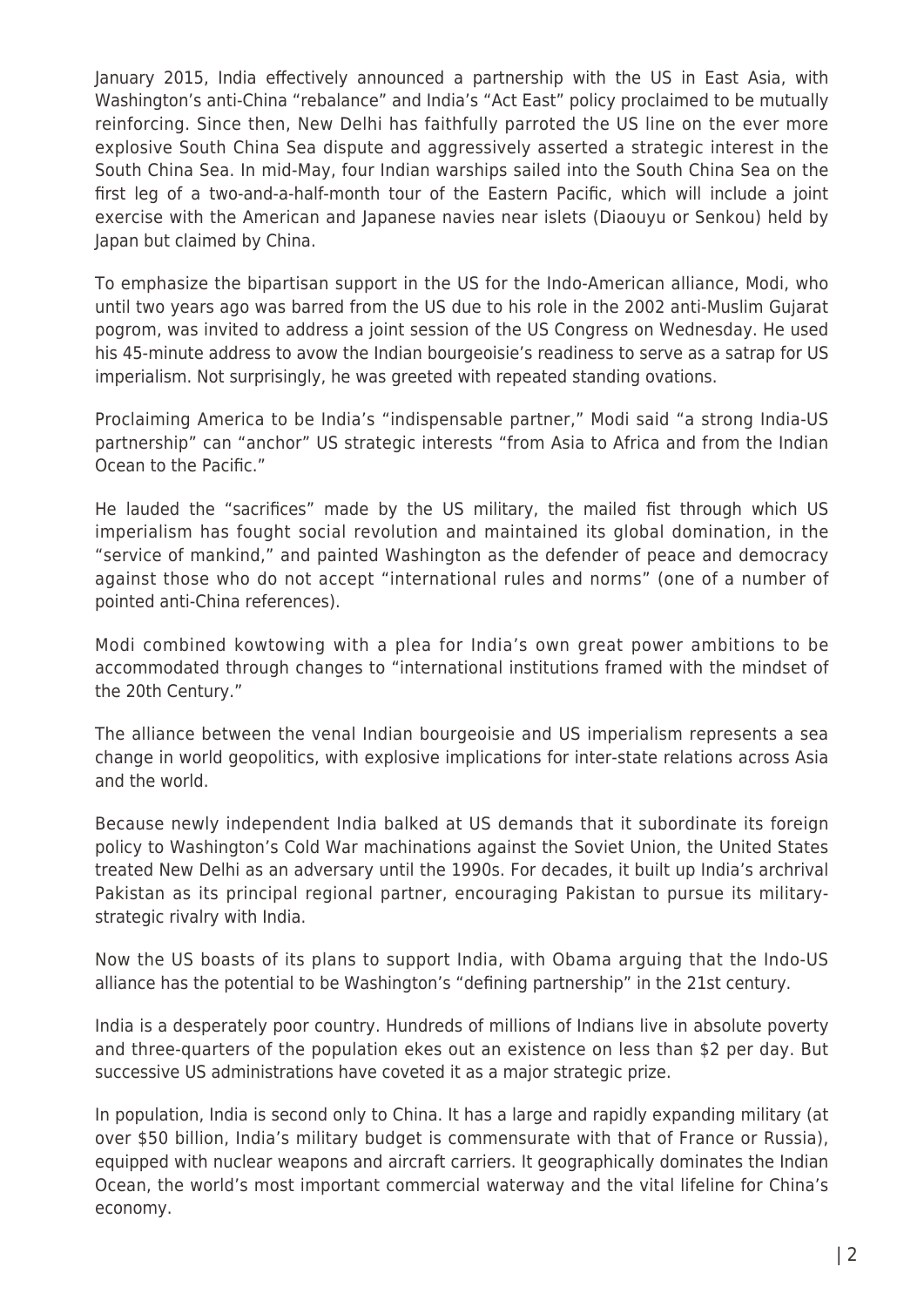In aligning with the US, India is tightening the strategic encirclement of China and bolstering the US threat to destroy the Chinese economy by denying Beijing access to the Indian Ocean in the event of a war or war-crisis. The Indian bourgeoisie is thus boosting and encouraging Washington in its reckless drive to compel China to accept US hegemony—a drive whose logic, as the Pentagon's own plans attest, is all-out war between nuclear-armed powers. America's imperialist offensive has already raised tensions in the South China Sea to the boiling point.

Buoyed by US support, India is aggressively asserting its claim to be the hegemon in South Asia, demanding that its smaller rivals acknowledge its predominance and pushing back against the growth of China's economic influence. Recently, New Delhi bullied the Maldives into declaring that it would pursue "an India-first foreign policy," and, although this proved less successful, it imposed an economic blockade on landlocked Nepal for five months in an attempt to force it to make changes to its new constitution to give India greater leverage over Katmandu.

The US pivot to Asia and promotion of India as its junior partner is inflaming a series of interstate conflicts involving the states of South Asia, entangling them in the US-China confrontation and adding to each regional conflict an explosive new dimension.

An obvious case in point is relations between India and China, whose common border remains in dispute. But especially fraught are relations between India and Pakistan, the rival state created as a result of the communal partition of the Indian subcontinent. The two nations, both nuclear-armed, have fought three declared and numerous undeclared wars over the past seven decades.

Islamabad has issued increasingly shrill warnings that the Indo-US strategic partnership has overturned the balance of power in South Asia. But Washington, anxious to cement its anti-China alliance with New Delhi, has cavalierly ignored these warnings.

Pakistan's response has been two-fold. It has expanded its nuclear arsenal, including developing tactical or battlefield nuclear weapons, and it has sought to strengthen its longstanding military-security ties with China—ties the US strongly supported when Beijing was allied with Washington in the last decades of the Cold War.

Beijing long sought to encourage Pakistan to seek a rapprochement with India as part of its own efforts to improve relations with New Delhi and thereby counter US efforts to make India the western pillar of its anti-China alliance. But with the Modi government spurning China's offers for India to participate in the building of infrastructure to connect Eurasia (the New Silk Road) and instead integrating itself ever more completely into Washington's strategic agenda, Beijing last year announced a \$46 billion investment in Pakistan to build a China Pakistan Economic Corridor (CPEC). The CPEC would provide rail, road and pipeline links from Pakistan's Arabian Sea post of Gwadar to western China, circumventing, at least to a considerable degree, US plans to blockade China by seizing the Malacca Straits and other Indian Ocean and South China Sea chokepoints.

The Pakistani military remains a significant ally and asset of Washington. But the US, frustrated by the strength of the Afghan insurgency, angered by the CPEC, and eager to woo India, is ratcheting up pressure on Pakistan.

Last month, the US violated a longstanding Pakistani "red line" when it summarily executed